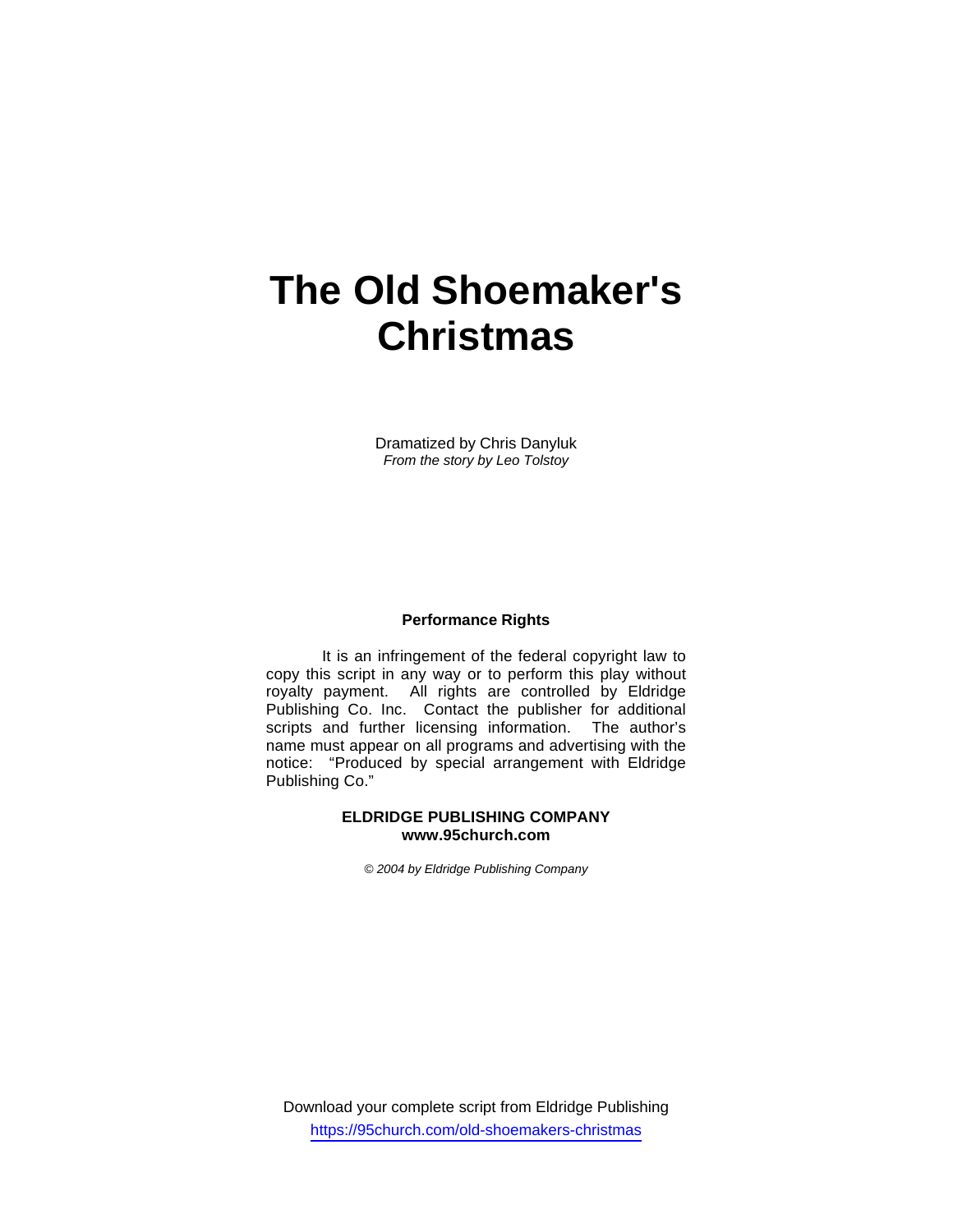*The Old Shoemaker's Christmas -2-* 

# **DEDICATION**

*To my husband Bill and my sister Kathy, whose belief in me never ceases to make me wonder; and to Dwayne, Lynette, Lisa, Kaeli, Darrell and Steve, whose giftedness and enthusiasm made the first production possible; and to David Ramsey, the kindliest "old" Papa Panovich you can imagine. The Playwright, Chris Danyluk* 

### **STORY OF THE PLAY**

 Christmas Eve has come, but the old Russian shoemaker, Papa Panovich, is sad and alone. When he begins to read the story of the very first Christmas, the treasured words take on new life as he imagines and interacts with the words of Scripture. Then Papa Panovich believes he hears Jesus speaking to him, telling him that He will visit him tomorrow. All the next day while looking longingly for Jesus, Papa Panovich stops to help so many – providing a warm drink for Ivan, the old street sweeper; encouraging a struggling widow; keeping a gang of young pickpockets out of trouble; and finally giving a precious pair of shoes to a young mother's child. In the end Papa learns a timeless lesson. In this beautiful version designed to include children, care was taken to weave the Scriptural account of Christmas into the original story.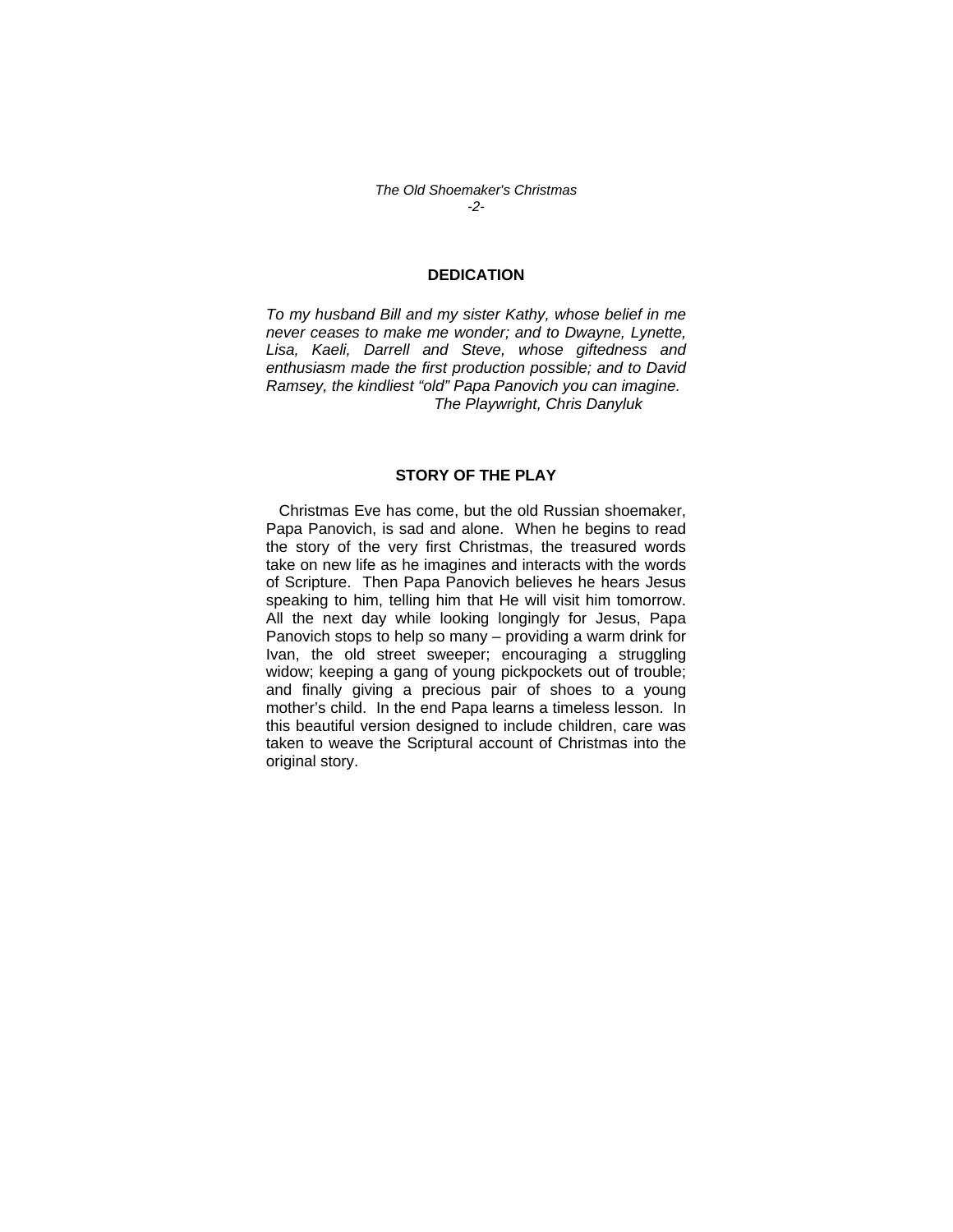*The Old Shoemaker's Christmas -3-* 

# **CAST OF CHARACTERS**

*(Large, flexible cast. Minimum with doubling: 8 m, 4 w, 1 flexible, 4 children, 1 toddler, extras.)* 

**NARRATOR** PAPA PANOVICH: A kindly old shoemaker.

#### VILLAGERS

WIDOW: A friend and neighbor to Papa Panovich. MARYA, LYDIA, OLGA and KATYA: Widow's four daughters. GROWN-UP VISITOR: Former town resident. VILLAGE WOMAN #1 and CHILD #1 ELDERLY VILLAGE WOMAN and CHILD #2 POOR VILLAGE MAN: Customer who can't pay Papa Panovich. VILLAGE WOMAN #2 and family VILLAGE WOMAN #3 and family

# NATIVITY

**GABRIEL** MARY **JOSEPH** SHEPHERDS #1, #2, #3, #4 MAGI #1, #2, #3 HEROD'S AIDE KING HEROD JEWISH PRIESTS #1, #2 VOICE (of Jesus)

#### THOSE HELPED BY PAPA PANOVICH

GANG OF FOUR URCHINS: Young rascals, unwanted orphans. IVAN: A coarse old road sweeper, poor and rejected by his peers. BUTCHER: Blustering, angry shopkeeper. MRS. PACHINSKI: An elderly woman, chronic complainer. BAKER: Angry shopkeeper. SERGEI DEMOSKOFF: Self-important businessman. YOUNG MOTHER: Poor, with a small toddler. TODDLER: Non-speaking role for boy or girl. OPTIONAL EXTRAS: Angels, villagers (adults and children), additional shepherds, servants for Herod and for Magi.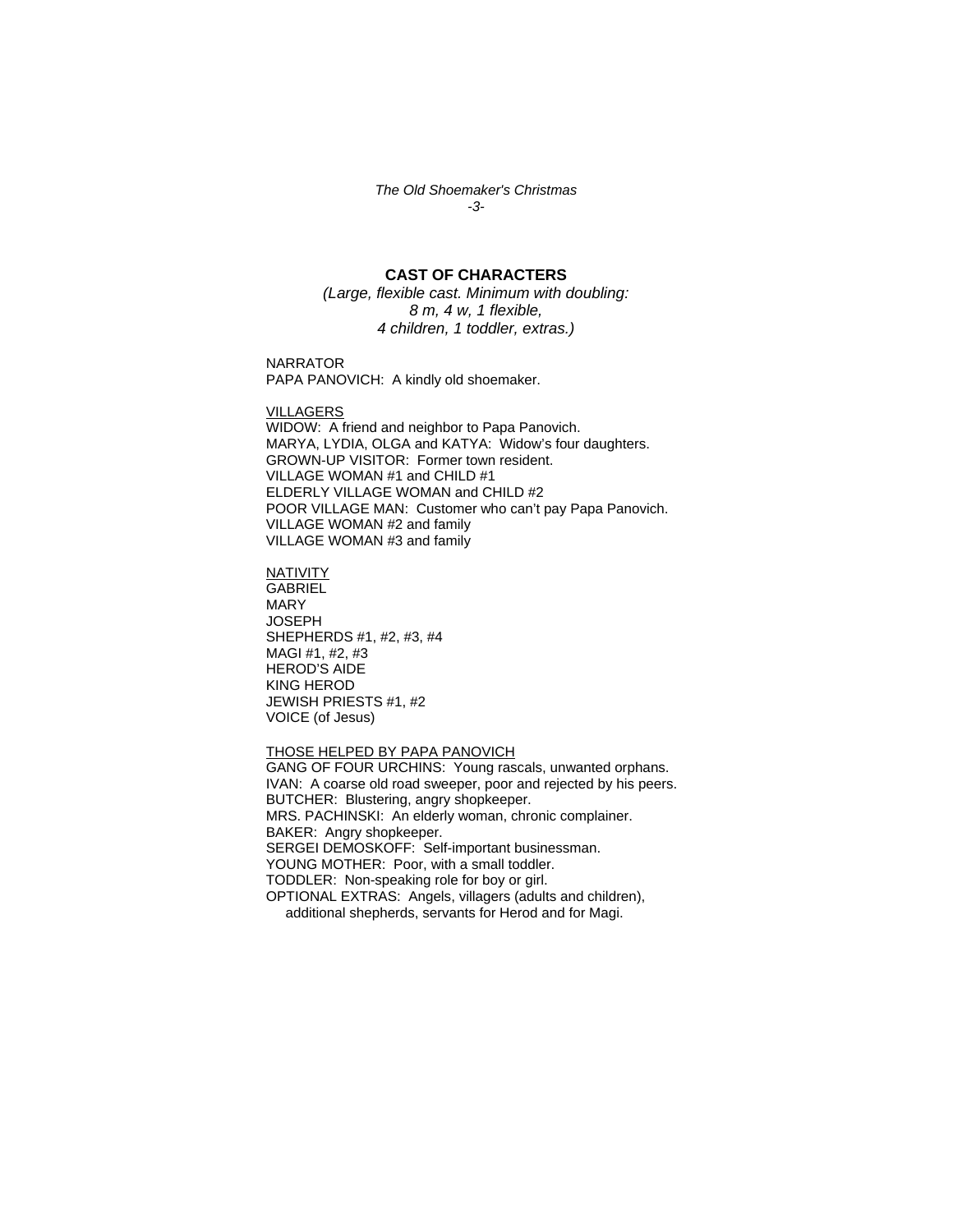#### *The Old Shoemaker's Christmas -4-*

## **SUGGESTIONS FOR DOUBLING**

## **Male roles:**

 Grown-up Visitor / Poor Customer / Herod's aide Gabriel / Priest #1 Joseph / Priest #2 Shepherd #1 / Ivan Shepherd #2 / Butcher Shepherd #3 / Baker Shepherd #4 / Herod / Sergei Demoskoff **Female roles:**  Widow / Village Woman #2 Village Woman #1 / Elderly Village Woman

 Village Woman #3 / Mrs. Pachinski Mary / Young Mother

**Magi roles** may be doubled by the Village Women or the Shepherds. If doubled by the latter, the Magi robes should be under the shepherd robes for an easier, faster costume change.

#### **Children's roles:**

Child #1 & #2 / Widow's 4 children / 4 Street Urchins.

(Four children can play all the children's parts, except for the Toddler. The play is written for boys to play the Street Urchins and girls to play the Widow's Daughters, but the roles are interchangeable.)

*Note: "Panovich" is a Russian name derived from the Polish word "pan," meaning "lord." Panovich, like other Russian names derived from "pan," means "belonging to the Lord."*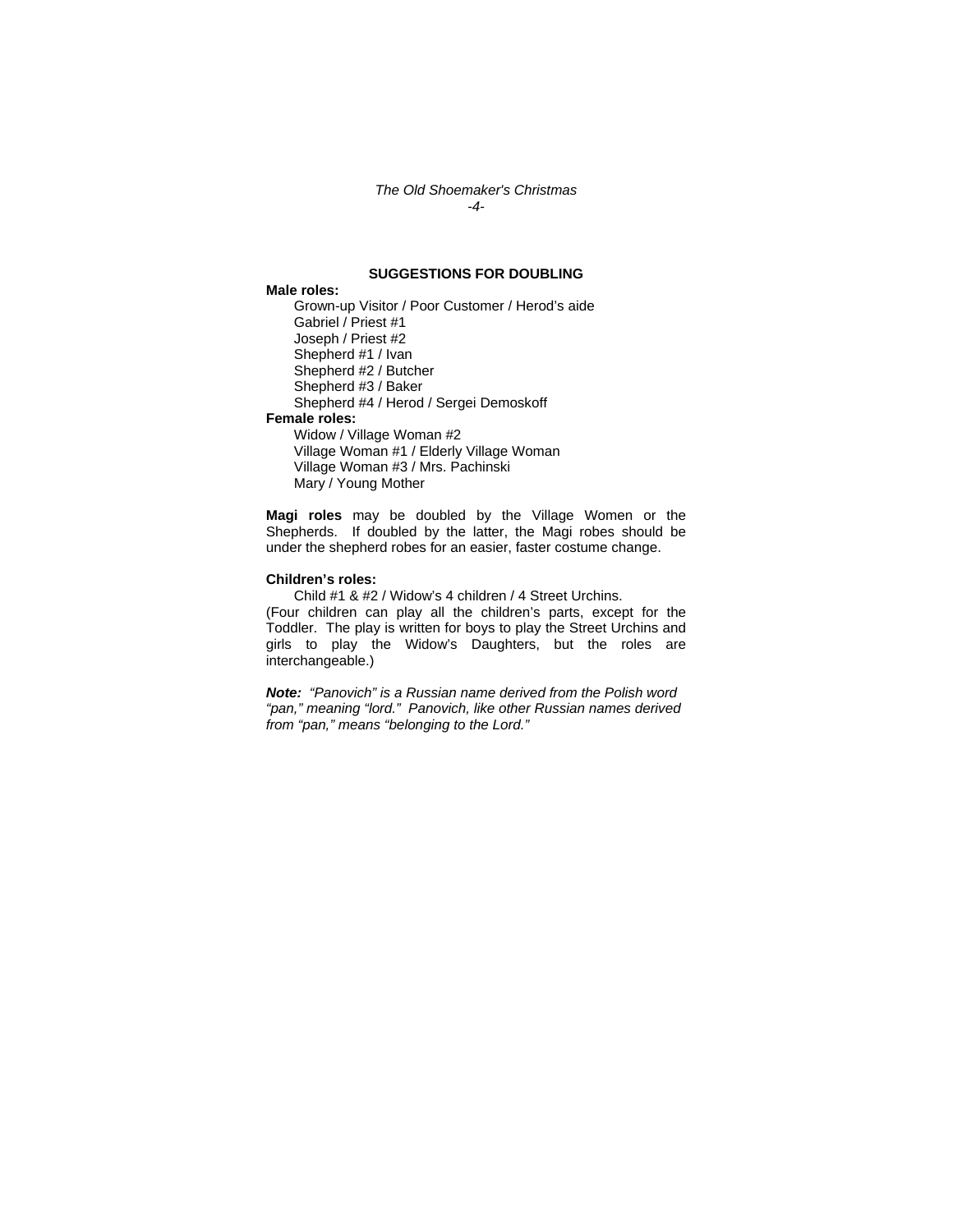#### *The Old Shoemaker's Christmas -5-*

#### **SETTING**

 The play is set on Christmas Eve in Russia in 1900. The scene is an old Russian village, with a series of houses and shops. Papa Panovich's shop should be at the far right-hand end of the village, while a small barn that will serve as the stable for the nativity scene is at the opposite side (stage left). Papa Panovich's shop should be equipped with a bed, chair, shelves, table, cast-iron stove, and an assortment of tools and shoes. Throughout the script, the direction of the entrances and exits, as well as the exact positioning of the shepherds, the angels, Herod, the Magi, and the Russian<br>villagers are at the discretion of the director. This is to villagers are at the discretion of the director. accommodate various sizes and shapes of stages and auditoriums.

#### **PROPS**

Covered dish Firewood and sticks (bundles) Boots Bible Soup pot **Stool** Manger Baby doll **Quilt** (2) Coffee cups Coffee pot **Throne** Gifts (gold, incense, myrrh) Shoebox (small, dusty) Shoes (children's pair) **Spectacles** Wheelbarrow Broom Dust pan **Buckets** String of sausages **Wallet** (2) Loaves of bread (baguettes) Piece of bread Bowl Spoon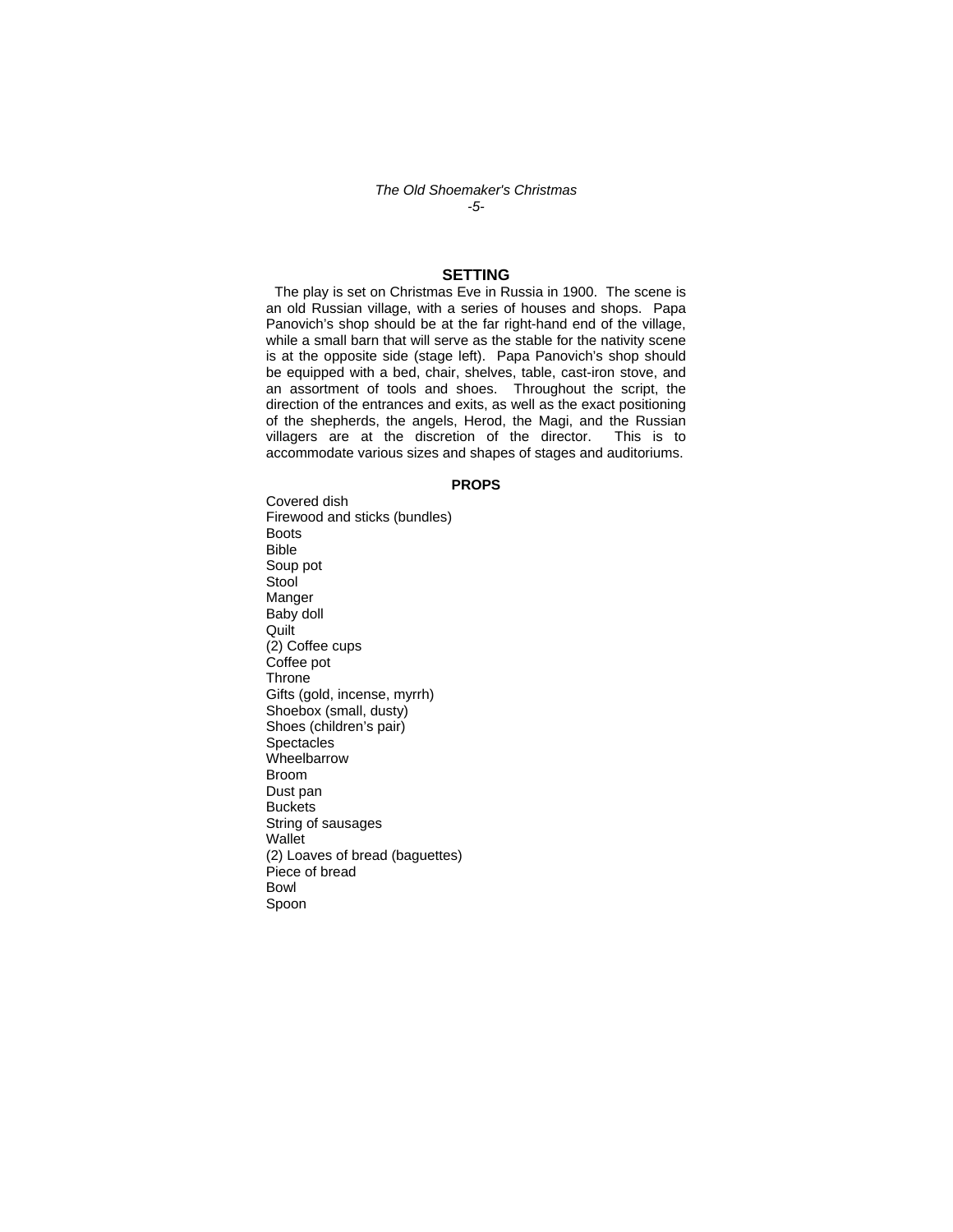*The Old Shoemaker's Christmas -6-* 

# **Actor's Rehearsal Notes**